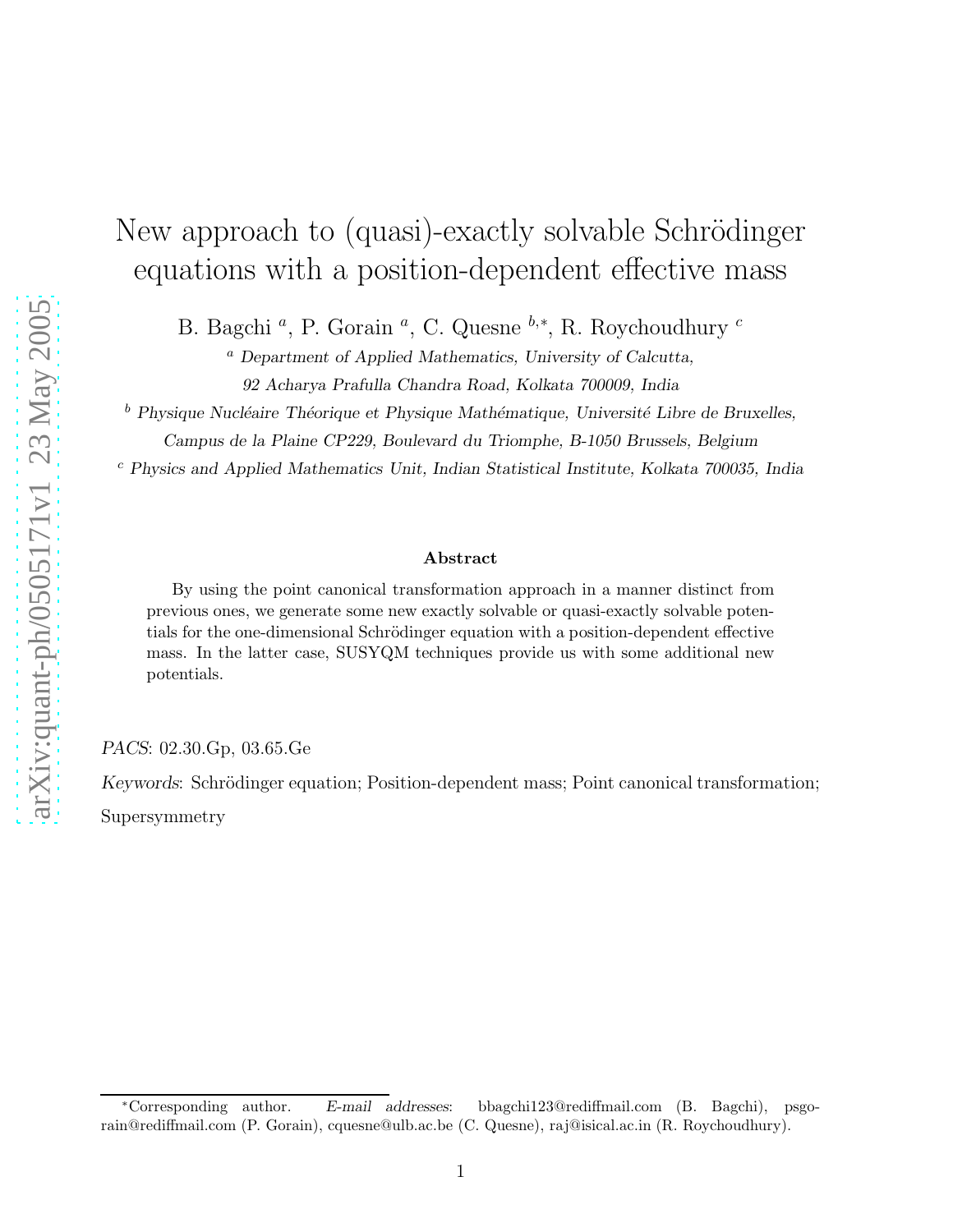### 1 Introduction

In recent years, quantum mechanical systems with a position-dependent effective mass (PDEM) have attracted a lot of attention due to their relevance in describing the physics of many microstructures of current interest, such as compositionally graded crystals [1], quantum dots  $[2]$ , <sup>3</sup>He clusters  $[3]$ , quantum liquids  $[4]$ , metal clusters  $[5]$ , etc.

As in the constant-mass case, exact solutions play an important role because they may provide both a conceptual understanding of some physical phenomena and a testing ground for some approximation schemes. Many recent developments have been devoted to constructing exactly solvable (ES), quasi-exactly solvable (QES) or conditionally-exactly solvable potentials for the PDEM Schrödinger equation  $[6]-[17]$  by using point canonical transformations (PCT), Lie algebraic techniques or supersymmetric quantum mechanical (SUSYQM) methods.

In this Letter, we will show that new ES or QES potentials in a PDEM background may be generated by using the PCT approach in a manner distinct from previous ones. We will then combine such results with SUSYQM methods to produce some additional QES potentials.

### 2 PCT approach in a PDEM context

As is well known (see, e.g., [14]), the general Hermitian PDEM Hamiltonian, initially proposed by von Roos [18] in terms of three ambiguity parameters  $\alpha$ ,  $\beta$ ,  $\gamma$  such that  $\alpha + \beta + \gamma = -1$ , gives rise to the (time-independent) Schrödinger equation

$$
H\psi(x) \equiv \left[ -\frac{d}{dx} \frac{1}{M(x)} \frac{d}{dx} + V_{\text{eff}}(x) \right] \psi(x) = E\psi(x),\tag{1}
$$

where the effective potential

$$
V_{\text{eff}}(x) = V(x) + \frac{1}{2}(\beta + 1)\frac{M''}{M^2} - [\alpha(\alpha + \beta + 1) + \beta + 1]\frac{M'^2}{M^3}
$$
(2)

depends on some mass terms. Here a prime denotes derivative with respect to x,  $M(x)$  is the dimensionless form of the mass function  $m(x) = m_0 M(x)$  and we have set  $\hbar = 2m_0 = 1$ .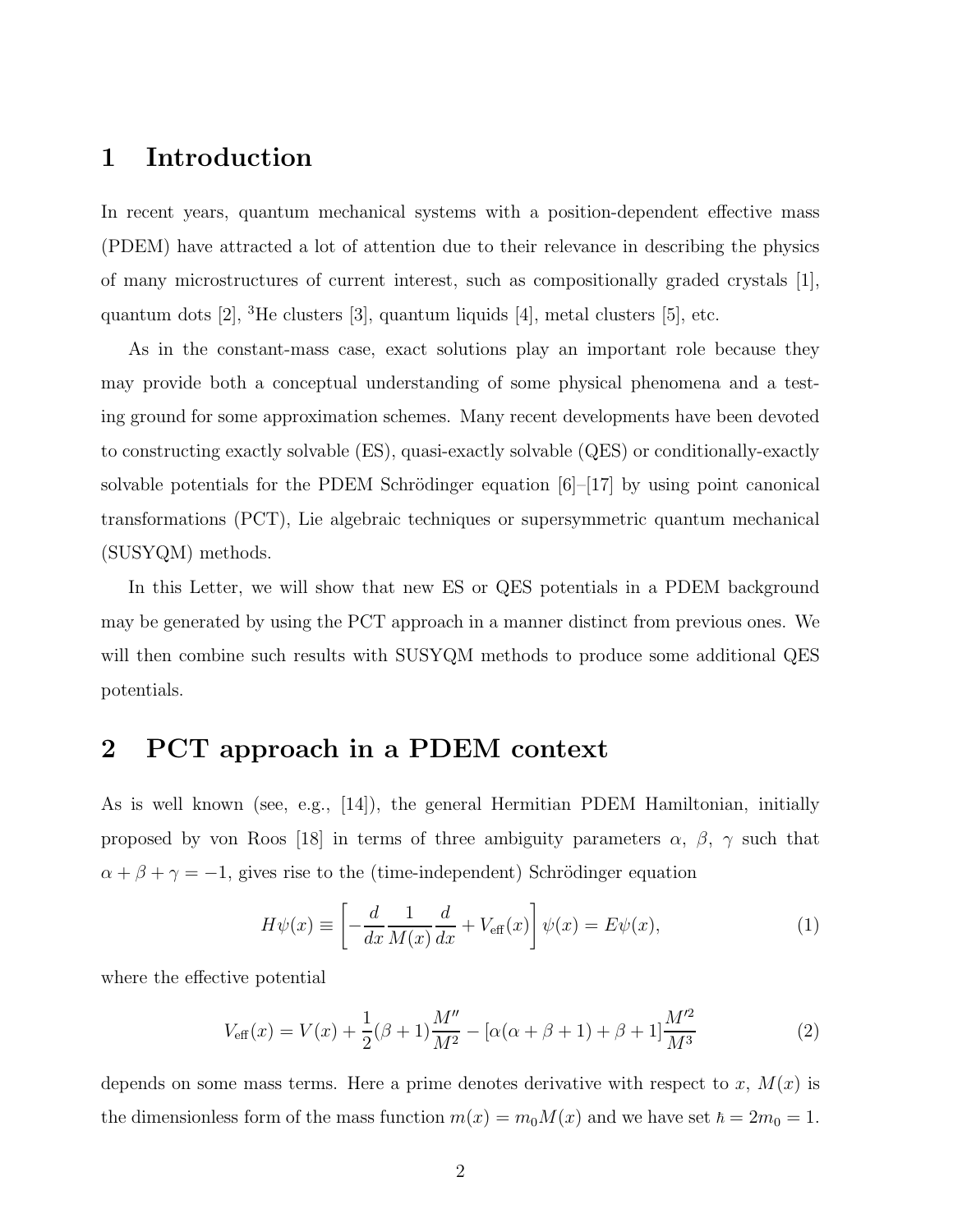Let us look for solutions of Eq. (1) of the form

$$
\psi(x) = f(x)F(g(x)),\tag{3}
$$

where  $f(x)$ ,  $g(x)$  are two so far undetermined functions and  $F(g)$  satisfies a second-order differential equation

$$
\ddot{F} + Q(g)\dot{F} + R(g)F = 0,\tag{4}
$$

where a dot denotes derivative with respect to g. Since in this Letter we shall be interested in bound-state wavefunctions, we shall actually restrict ourselves to polynomial solutions of Eq. (4).

On inserting Eq. (3) in Eq. (1) and comparing the result with Eq. (4), we arrive at two expressions for  $Q(g(x))$  and  $R(g(x))$  in terms of  $E - V_{\text{eff}}(x)$  and of  $M(x)$ ,  $f(x)$ ,  $g(x)$  and their derivatives. The former allows us to calculate  $f(x)$ , which is given by

$$
f(x) \propto \left(\frac{M}{g'}\right)^{1/2} \exp\left(\frac{1}{2} \int^{g(x)} Q(u) \, du\right),\tag{5}
$$

while the latter leads to the equation

$$
E - V_{\text{eff}}(x) = \frac{g'''}{2Mg'} - \frac{3}{4M} \left(\frac{g''}{g'}\right)^2 + \frac{g'^2}{M} \left(R - \frac{1}{2}\dot{Q} - \frac{1}{4}Q^2\right) - \frac{M''}{2M^2} + \frac{3M'^2}{4M^3}.\tag{6}
$$

It is clear that we need to find some functions  $M(x)$ ,  $g(x)$  ensuring the presence of a constant term on the right-hand side of Eq.  $(6)$  to compensate E on its left-hand side and giving rise to an effective potential  $V_{\text{eff}}(x)$  with well-behaved wavefunctions.

In the constant-mass case, i.e., for  $M(x) = 1$ , this procedure has been thoroughly investigated [19, 20]. A similar study in the PDEM context looks more involved for two reasons: (i) there are now two unknown functions instead of only one and (ii) the usual square-integrability condition for bound-state wavefunctions has to be completed by the additional restriction  $|\psi(x)|^2 / \sqrt{M(x)} \to 0$  at the end points of the definition interval of  $V(x)$  to ensure the Hermiticity of H in the Hilbert space spanned by its eigenfunctions [17].

In most applications of PCT that have been carried out so far in the PDEM context, the choice  $M = \lambda g'^2$  or  $g(x) = (1/\lambda) \int^x \sqrt{M(u)} du + \nu$  (where  $\lambda$ ,  $\nu$  are some constants) has been made (see, e.g., [12, 13, 14]). In the next two sections, we will explore the new possibilities offered by two other options, namely  $M = \lambda g'$  and  $M = \lambda / g'$  or, equivalently,  $g(x) = (1/\lambda) \int^x M(u) \, du + \nu$  and  $g(x) = (1/\lambda) \int^x [M(u)]^{-1} \, du + \nu$ .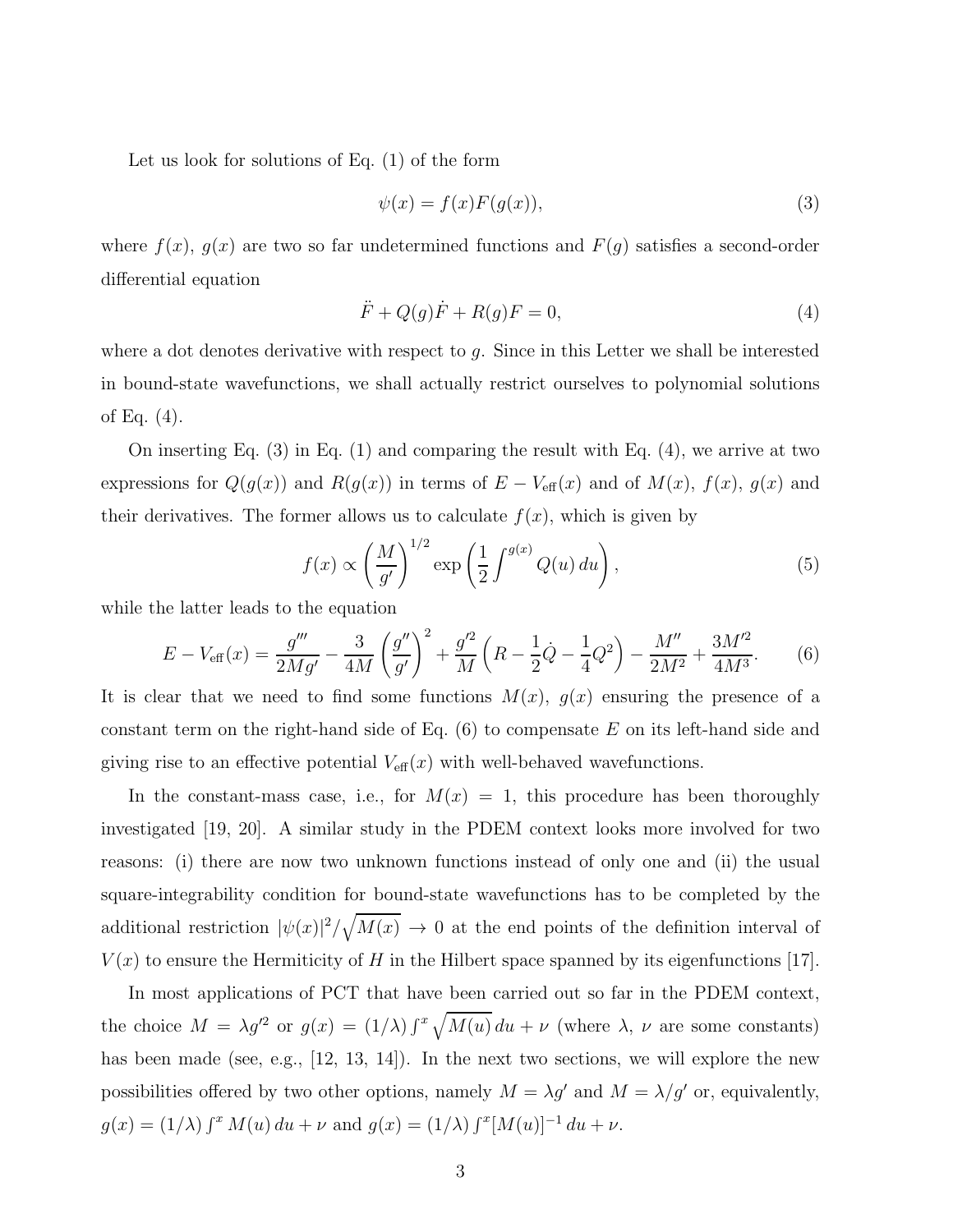# 3 Generation of ES potentials in the  $M = \lambda g'$  case

Substituting  $M = \lambda g'$  into Eq. (6) leads to

$$
E - V_{\text{eff}}(x) = \frac{1}{\lambda} g' \left( R - \frac{1}{2} \dot{Q} - \frac{1}{4} Q^2 \right).
$$
 (7)

Some simple and interesting results can be derived from this relation by assuming that  $F(g)$ is either a Jacobi or a generalized Laguerre polynomial [21].

For  $F_n(g) \propto P_n^{(a,b)}(g)$ ,  $n = 0, 1, 2, ..., a, b > -1$ , we obtain

$$
R - \frac{1}{2}\dot{Q} - \frac{1}{4}Q^2 = \frac{n(n+a+b+1)}{1-g^2} + \frac{1}{(1-g^2)^2} \left[ \frac{1}{2}(a+b+2) - \frac{1}{4}(b-a)^2 \right] + \frac{g}{(1-g^2)^2} \frac{1}{2}(b-a)(b+a) - \frac{g^2}{(1-g^2)^2} \frac{1}{4}(a+b)(a+b+2). \quad (8)
$$

A constant term can therefore be generated on the right-hand side of Eq. (7) by assuming  $g' / [\lambda(1 - g^2)] = C$ , where C must be restricted to positive values in order to get increasing energy eigenvalues for successive  $n$  values. The solution of this first-order differential equation for  $g(x)$  leading to a positive mass function reads  $g(x) = \tanh qx$ , where  $q = \lambda C > 0$ . Without loss of generality, we may set  $C = q^2$  so that  $\lambda = 1/q$ . Hence we get

$$
g(x) = \tanh qx, \qquad M(x) = \operatorname{sech}^2 qx, \qquad -\infty < x < +\infty. \tag{9}
$$

Equations  $(5)$ ,  $(7)$ ,  $(8)$  and  $(9)$  then yield

$$
E_n = q^2 \left( n + \frac{a+b}{2} \right) \left( n + \frac{a+b+2}{2} \right) + V_0, \tag{10}
$$

$$
V_{\text{eff}}(x) = q^2 \left\{ \left[ \frac{1}{2} (a^2 + b^2) - 1 \right] \cosh^2 qx + \frac{1}{2} (a - b)(a + b) \sinh qx \cosh qx \right\} + V_0
$$

$$
= \frac{1}{4}q^2 \left[ (a^2 - 1)e^{2qx} + (b^2 - 1)e^{-2qx} + a^2 + b^2 - 2 \right] + V_0,
$$
\n(11)

$$
\psi_n(x) \propto (1 - \tanh qx)^{(a+1)/2} (1 + \tanh qx)^{(b+1)/2} P_n^{(a,b)}(\tanh qx), \tag{12}
$$

where  $n = 0, 1, 2, \ldots, V_0$  denotes some constant and we have to assume  $a, b > -1/2$  in order to satisfy the conditions on bound-state wavefunctions in a PDEM context (observe that the square-integrability condition alone does not impose any restriction on  $a, b$ !).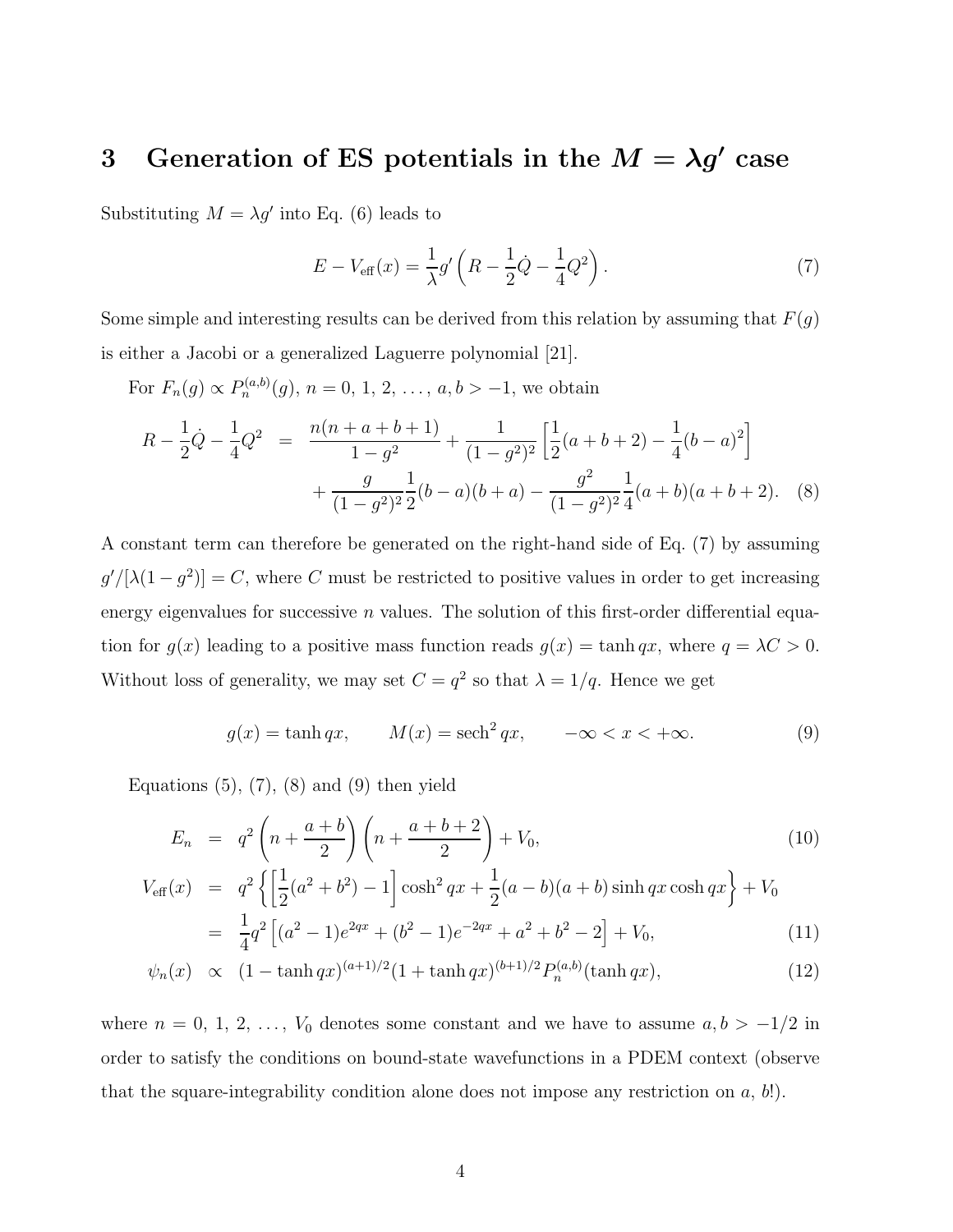By proceeding similarly for  $F_n(g) \propto L_n^{(a)}(g)$ ,  $n = 0, 1, 2, ..., a > -1$ , from the relation [21]

$$
R - \frac{1}{2}\dot{Q} - \frac{1}{4}Q^2 = \frac{2n + a + 1}{2g} - \frac{(a+1)(a-1)}{4g^2} - \frac{1}{4}
$$
(13)

and the condition  $g'/( \lambda g) = C > 0$ , we obtain the results

$$
g(x) = e^{-qx}
$$
,  $M(x) = e^{-qx}$ ,  $-\infty < x < +\infty$ , (14)

where we have set  $C = q^2$  (hence  $\lambda = -1/q$ ) and where without loss of generality we may assume  $q > 0$ . Furthermore

$$
E_n = q^2 \left( n + \frac{a+1}{2} \right) + V_0, \tag{15}
$$

$$
V_{\text{eff}}(x) = \frac{1}{4}q^2 \left[ (a^2 - 1)e^{qx} + e^{-qx} \right] + V_0, \tag{16}
$$

$$
\psi_n(x) \propto \exp\left\{-\frac{1}{2}\left[(a+1)qx + e^{-qx}\right]\right\}L_n^{(a)}\left(e^{-qx}\right),\tag{17}
$$

where the PDEM background imposes an additional restriction  $a > -1/2$  on the wavefunctions again.

Turning now to the initial potential  $V(x)$ , we find from Eq. (2) that  $V(x) = V_{\text{eff}}(x) +$  $q^2[f(\alpha,\beta)\cosh^2qx - g(\alpha,\beta)]$  and  $V(x) = V_{\text{eff}}(x) + \frac{1}{4}q^2f(\alpha,\beta)e^{qx}$ , with  $f(\alpha,\beta) \equiv (2\alpha +$ 1) $(2\alpha+2\beta+2)-2\alpha$ ,  $g(\alpha,\beta) \equiv (2\alpha+1)^2+\beta(4\alpha+1)$ , for the Jacobi and generalized Laguerre polynomials, respectively. Hence, in both cases, for the choice of ambiguity parameters made by BenDaniel and Duke ( $\alpha = 0, \beta = -1$ ) [22], there is no distinction between  $V(x)$  and  $V_{\text{eff}}(x)$ . Furthermore, when the Jacobi polynomials reduce to Legendre ones, i.e., for  $a = b = 0$ , and the ambiguity parameters are those selected by Zhu and Kroemer  $(\alpha = -1/2, \beta = 0)$  [23],  $V(x)$  becomes a constant potential  $V_0$ . Our results (10) and (12) then describe the generation of an infinite number of bound states for a free-particle potential in a sech<sup>2</sup>-mass environment [14]. For nonvanishing a, b values, Eqs. (10)–(12) may therefore be seen as a generalization of this interesting property.

## 4 Generation of QES potentials in the  $M = \lambda/g'$  case

Whenever  $M = \lambda/g'$ , Eq. (6) becomes

$$
E - V_{\text{eff}}(x) = \frac{g'''}{\lambda} - \frac{g''^2}{\lambda g'} + \frac{g'^3}{\lambda} \left( R - \frac{1}{2} \dot{Q} - \frac{1}{4} Q^2 \right).
$$
 (18)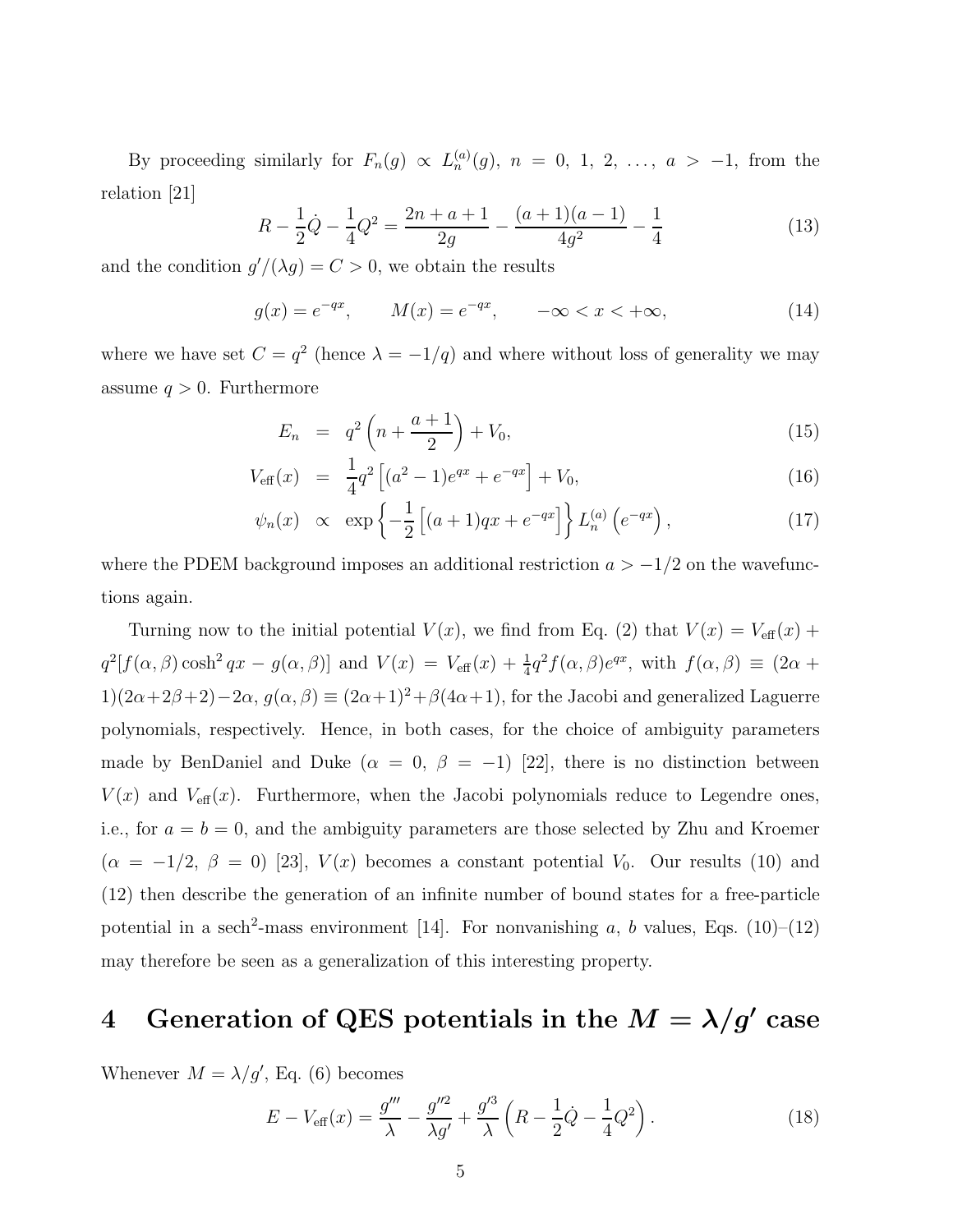In such a case, we shall take for  $F(g)$  some polynomials of nonhypergeometric type satisfying the equation

$$
\ddot{F} + \frac{a(g^2 - \xi^2)}{g^3} \dot{F} + \frac{bg + c}{g^3} F = 0,
$$
\n(19)

where we assume a, b, c,  $\xi$  real,  $a \neq 0$ ,  $b \neq 0$  and  $\xi > 0$ . As shown elsewhere [24], this secondorder differential equation has kth-degree polynomial solutions provided  $b = -k(a + k - 1)$ and there exist  $k + 1$  such solutions  $F_n(g)$ ,  $n = 0, 1, \ldots, k$ , associated with  $k + 1$  distinct values  $c_n$  of  $c$ , if  $a$  is appropriately chosen.

Substituting

$$
R - \frac{1}{2}\dot{Q} - \frac{1}{4}Q^2 = -\frac{(2k+a-2)(2k+a)}{4g^2} + \frac{c_n}{g^3} + \frac{a(a-3)\xi^2}{2g^4} - \frac{a^2\xi^4}{4g^6}
$$
(20)

in Eq. (18), we find a constant term on the right-hand side of the transformed equation by choosing  $g'^3/(\lambda g^3) = C$ . Then with  $C = q^2$  and  $\lambda = q > 0$ , we obtain

$$
g(x) = e^{qx}
$$
,  $M(x) = e^{-qx}$ ,  $-\infty < x < +\infty$ . (21)

Hence

$$
E_n = q^2 c_n + V_0,\tag{22}
$$

$$
V_{\text{eff}}(x) = q^2 \left[ \frac{1}{4} (2k + a - 2)(2k + a)e^{qx} - \frac{1}{2} a(a - 3)\xi^2 e^{-qx} + \frac{1}{4} a^2 \xi^4 e^{-3qx} \right] + V_0, (23)
$$

$$
\psi_n(x) \propto \exp\left[\frac{1}{2}(a-2)qx + \frac{1}{4}a\xi^2e^{-2qx}\right]F_n(e^{qx}),
$$
\n(24)

where  $n = 0, 1, ..., k$ .

The functions (24) turn out to be physically acceptable as bound-state wavefunctions provided *a* is restricted to the range  $a < -2k + \frac{3}{2}$  $\frac{3}{2}$ . We conclude that for such values and for the PDEM given in (21), the effective potentials (23) corresponding to  $k = 1, 2, 3, \ldots$ , are QES with  $k + 1$  known eigenvalues and eigenfunctions. For  $k = 1$  and  $k = 2$ , for instance, we find

$$
c_0 = \pm a\xi, \qquad F_0(g) \propto g \pm \xi, \qquad \text{if } a < -\frac{1}{2}, \tag{25}
$$

and

$$
c_0 = \mp \Delta \xi, \qquad c_1 = 0, \qquad F_0(g) \propto g^2 \mp \frac{\Delta}{a+2} \xi g + \frac{a}{a+2} \xi^2,
$$
  

$$
F_1(g) \propto g^2 - \frac{a}{a+1} \xi^2, \qquad \Delta \equiv \sqrt{2a(2a+3)}, \qquad \text{if } a < -\frac{5}{2}, \tag{26}
$$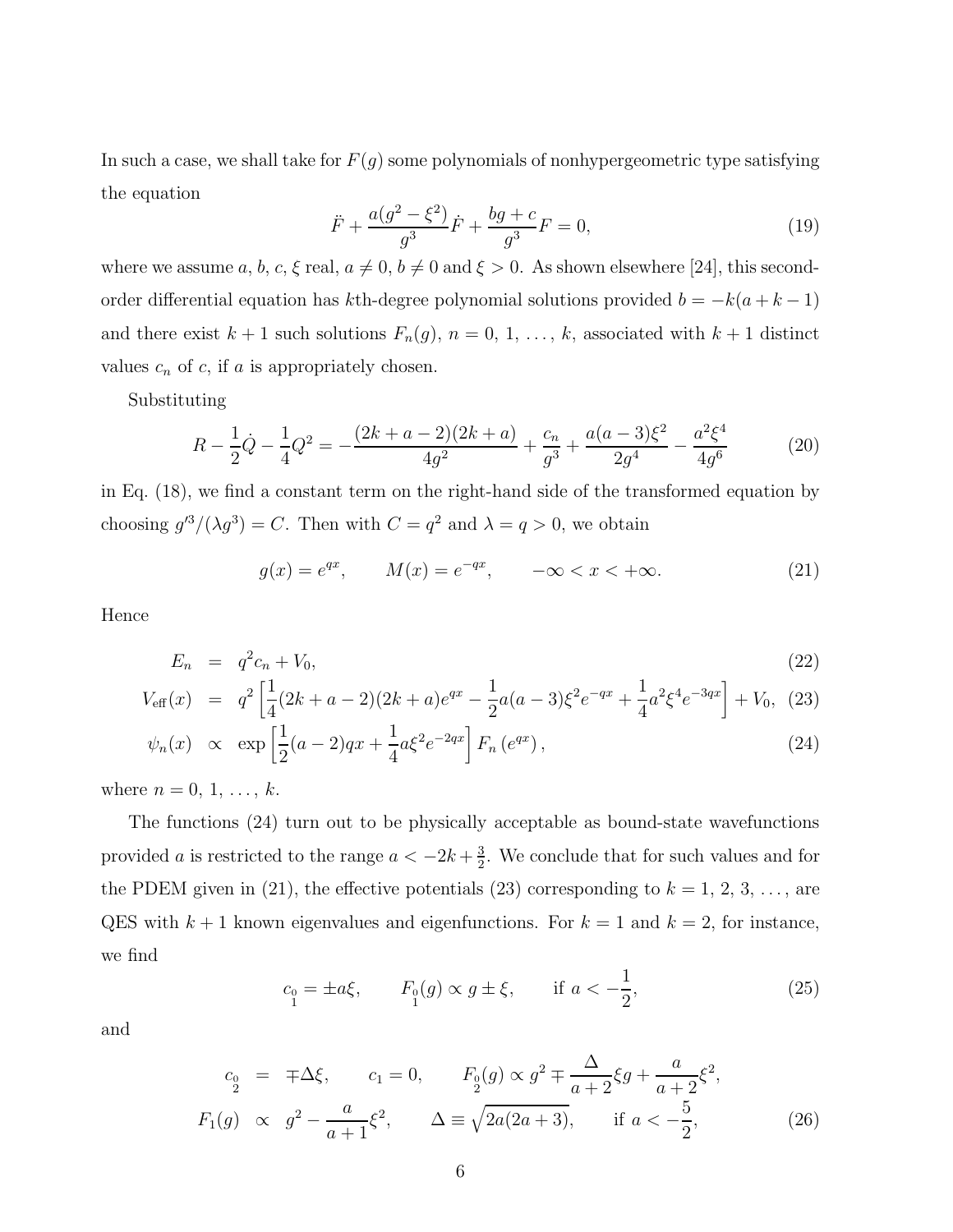respectively. Observe on these two examples that for the values taken by  $a, \xi$  and  $g(x)$ ,  $\psi_n(x)$  has n zeros on the real line, so that  $\psi_0(x)$  is the ground-state wavefunction, while  $\psi_n(x)$ ,  $n = 1, 2, \ldots, k$ , correspond to the *n*th excited states.

The results presented here could be easily extended to more general polynomials. For instance, if instead of  $g^2 - \xi^2$  in (19), we had considered  $(g - g_3)(g - g_4)$  with  $g_3$  and  $g_4$  real but  $g_4 \neq -g_3$ , we would have obtained effective potentials containing an additional term proportional to  $e^{-2qx}$ .

Finally, it should be noticed that the PDEM being the same as that chosen for generalized Laguerre polynomials in Sec. 3, the relation between  $V(x)$  and  $V_{\text{eff}}(x)$  is also similar.

### 5 SUSYQM approach

Let us consider the intertwining relationship  $\eta H = H_1 \eta$ , where H is the Hamiltonian defined in Eq. (1),  $H_1$  has the same kinetic energy term but an associated effective potential  $V_{1,\text{eff}}(x)$ , and  $\eta$  is a first-order intertwining operator  $\eta = A(x) \frac{d}{dx} + B(x)$ . As shown in [14], such a relationship leads to the restrictions  $A(x) = M^{-1/2}$  and

$$
V_{\text{eff}}(x) = \epsilon + B^2 - \left(\frac{B}{\sqrt{M}}\right)', \qquad V_{1,\text{eff}}(x) = V_{\text{eff}} + \frac{2B'}{\sqrt{M}} + \frac{M''}{2M^2} - \frac{3M'^2}{4M^3},\tag{27}
$$

with  $\epsilon$  denoting some arbitrary constant.

A solution for  $B(x)$ , which at the same time ensures that  $\eta$  annihilates the groundstate wavefunction of H, is provided by  $B(x) = -\psi_0^y$  $\sqrt{\sqrt{M}}\psi_0$  together with  $\epsilon = E_0$ . In this (PDEM-extended) unbroken SUSYQM framework [25], the eigenvalues of  $H_1$  are  $E_{1,n} = E_{n+1}, n = 0, 1, 2, \ldots$ , with the corresponding wavefunctions given by  $\psi_{1,n} \propto \eta \psi_{n+1}$ .

For the wavefunctions considered in Eq. (3),  $\psi_0'$  $\frac{1}{0}$  / $\psi_0$  in general contains two terms:  $\psi'_0$  $\int_0^t \sqrt{y_0} = f'/f + g' \dot{F}_0/F_0$ . In the ES potential case reviewed in Sec. 3, however, the second term vanishes since  $F_0(g) = 1$ , so that we obtain simple results for  $B(x)$ , namely

$$
B(x) = \frac{1}{2}q[(a-b)\cosh qx + (a+b+2)\sinh qx]
$$
 (28)

and

$$
B(x) = \frac{1}{2}q[(a+1)e^{qx/2} - e^{-qx/2}]
$$
\n(29)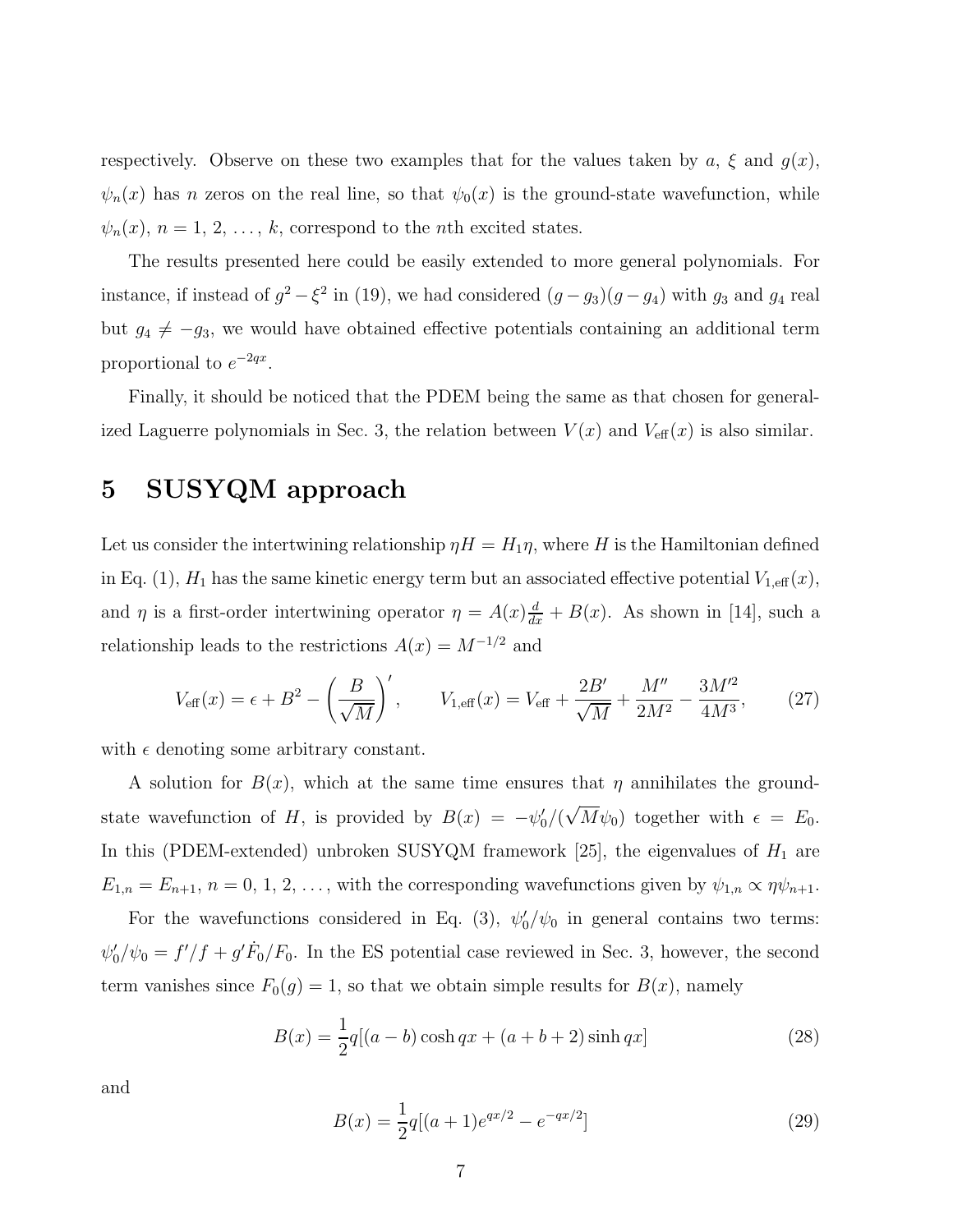for the Jacobi and generalized Laguerre polynomials, respectively. Substituting such functions in (27), we arrive at SUSY partners  $V_{1,\text{eff}}(x)$ , which have the same shape as  $V_{\text{eff}}(x)$ and differ only in the parameters  $(a_1 = a + 1, b_1 = b + 1, V_{0,1} = V_0$  and  $a_1 = a + 1$ ,  $V_{0,1} = V_0 + \frac{1}{2}$  $\frac{1}{2}q^2$ , respectively). We conclude that the potentials  $V_{\text{eff}}(x)$  are shape invariant.

The QES potential case reviewed in Sec. 4 looks more interesting because  $F_0(g)$  being now a k<sup>th</sup>-degree polynomial in g, the second term in  $\psi_0'$  $\frac{1}{0}/\psi_0$  does not vanish anymore. As a consequence, the functions  $B(x)$  and  $V_{1,\text{eff}}(x)$  become k-dependent and given by

$$
B(x) = q \left[ -\frac{1}{2}(a-2)e^{qx/2} + \frac{1}{2}a\xi^2 e^{-3qx/2} - e^{3qx/2} \frac{\dot{F}_0}{F_0} \right],
$$
\n(30)

$$
V_{1,\text{eff}}(x) = V_{\text{eff}} - q^2 \left[ \frac{1}{2} \left( a - \frac{3}{2} \right) e^{qx} + \frac{3}{2} a \xi^2 e^{-qx} + 3 e^{2qx} \frac{\dot{F}_0}{F_0} + 2 e^{3qx} \left( \frac{\ddot{F}_0}{F_0} - \frac{\dot{F}_0^2}{F_0^2} \right) \right]. (31)
$$

The SUSY partners  $V_{1,\text{eff}}(x)$  therefore contain some terms which are rational functions in  $e^{qx}$ . For  $k = 1$  and  $k = 2$ , for instance, we obtain

$$
V_{1,\text{eff}}(x) = q^2 \left[ \frac{1}{4} (a-1)(a+1)e^{qx} - \frac{1}{2} a^2 \xi^2 e^{-qx} + \frac{1}{4} a^2 \xi^4 e^{-3qx} + \frac{3\xi^2}{e^{qx} + \xi} - \frac{2\xi^3}{(e^{qx} + \xi)^2} \right] + V_0 - q^2 \xi
$$
\n(32)

and

$$
V_{1,eff}(x) = q^{2} \left[ \frac{1}{4} (a+1)(a+3)e^{qx} - \frac{1}{2} a^{2} \xi^{2} e^{-qx} + \frac{1}{4} a^{2} \xi^{4} e^{-3qx} + \frac{a\xi^{2}}{(a+2)^{3}} Z_{1}(x) - \frac{4a^{2}\xi^{4}}{(a+2)^{4}} Z_{2}(x) \right] + V_{0} + q^{2} \frac{\Delta\xi}{a+2},
$$
  
\n
$$
Z_{1}(x) = \frac{6(a+2)(a+1)e^{qx} - (a+6)\Delta\xi}{e^{2qx} - \frac{\Delta}{a+2}\xi e^{qx} + \frac{a}{a+2}\xi^{2}},
$$
  
\n
$$
Z_{2}(x) = \frac{(3a+4)e^{qx} - \Delta\xi}{(e^{2qx} - \frac{\Delta}{a+2}\xi e^{qx} + \frac{a}{a+2}\xi^{2})^{2}},
$$
\n(33)

respectively. Such effective potentials provide us with some new examples of QES potentials in a PDEM environment with  $k$  known eigenvalues and eigenfunctions.

### 6 Conclusion

In this Letter, we have investigated the problem of the one-dimensional Schrödinger equation in a PDEM background from several viewpoints. By using first the PCT approach and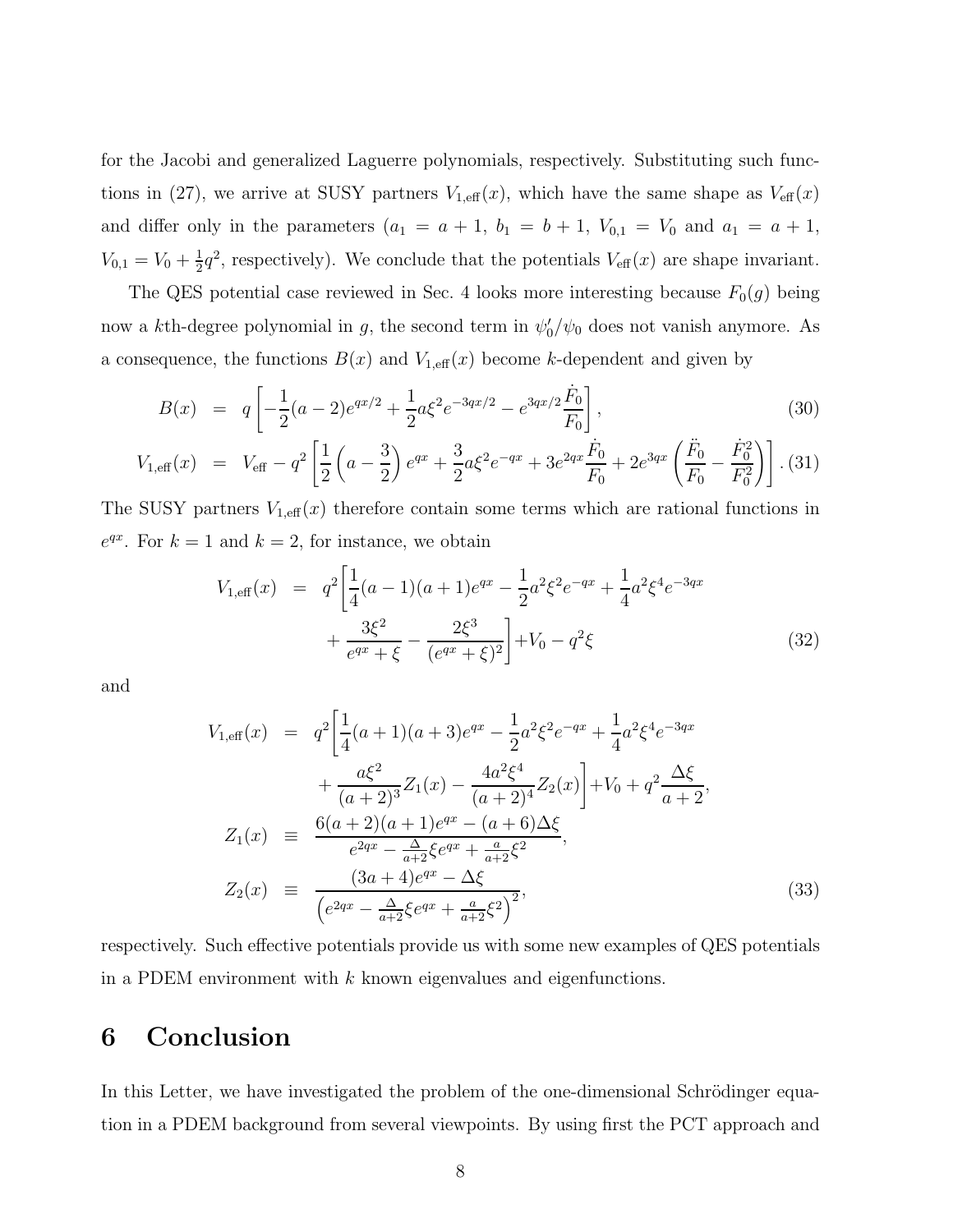assuming a relation between the new variable  $g = g(x)$  and the mass  $M(x)$  that differs from the usual one, we have constructed some new ES or QES potentials. The former are associated with either Jacobi or generalized Laguerre polynomials, while the latter correspond to some kth-degree polynomials of nonhypergeometric type.

We have then considered an equivalent intertwining-operator approach and shown that while our ES potentials are shape invariant, the SUSY partners of our QES potentials are new. In the latter case, iterating the procedure would lead us to a hierarchy of SUSY partners with an increasingly complicated form.

The method described here could be used to generate other classes of masses and potentials providing exact solutions of the PDEM Schrödinger equation.

### Acknowledgements

PG thanks the Council of Scientific and Industrial Research (CSIR), New Delhi for the award of a fellowship. CQ is a Research Director of the National Fund for Scientific Research (FNRS), Belgium.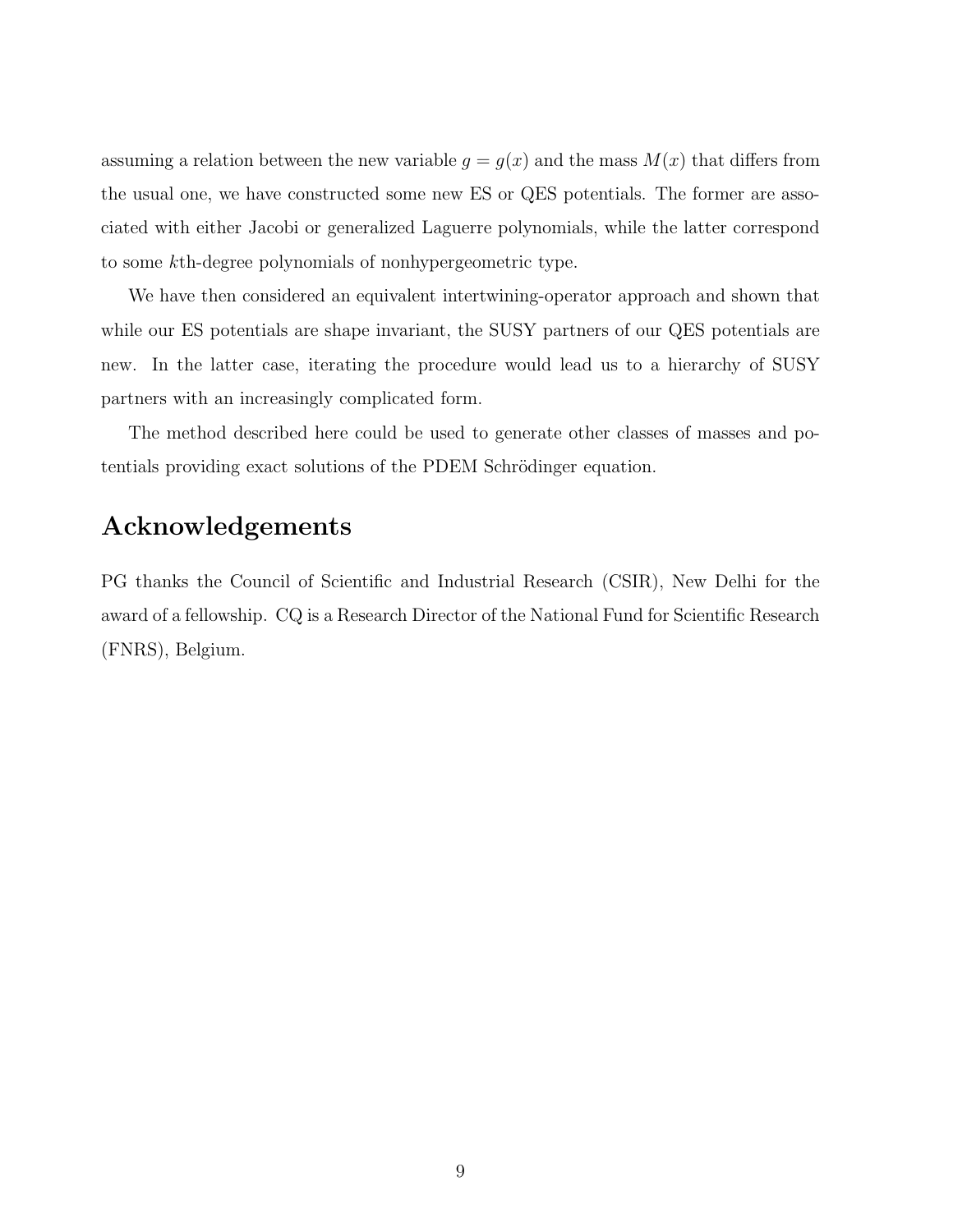### References

- [1] M.R. Geller, W. Kohn, Phy. Rev. Lett. 70 (1993) 3103.
- [2] Ll. Serra, E. Lipparini, Europhys. Lett. 40 (1997) 667.
- [3] M. Barranco, M. Pi, S.M. Gatica, E.S. Hernández, J. Navarro, Phys. Rev. B 56 (1997) 8997.
- [4] F. Arias de Saavedra, J. Boronat, A. Polls, A. Fabrocini, Phys. Rev. B 50 (1994) 4248.
- [5] A. Puente, Ll. Serra, M. Casas, Z. Phys. D 31 (1994) 283.
- [6] L. Dekar, L. Chetouani, T.F. Hammann, J. Math. Phys. 39 (1998) 2551.
- [7] V. Milanović, Z. Ikonić, J. Phys. A 32 (1999) 7001.
- [8] A.R. Plastino, A. Rigo, M. Casas, F. Garcias, A. Plastino, Phys. Rev. A 60 (1998) 4318.
- [9] A. de Souza Dutra, C.A.S. Almeida, Phys. Lett. A 275 (2000) 25.
- [10] B. Roy, P. Roy, J. Phys. A 35 (2002) 3961.
- [11] R. Koç, M. Koca, E. Körcük, J. Phys. A 35 (2002) L527; R. Koç, M. Koca, J. Phys. A 36 (2003) 8105.
- [12] A.D. Alhaidari, Phys. Rev. A 66 (2002) 042116.
- [13] B. Gönül, O. Ozer, B. Gönül, F. Uzgün, Mod. Phys. Lett. A 17 (2002) 2453.
- [14] B. Bagchi, P. Gorain, C. Quesne, R. Roychoudhury, Mod. Phys. Lett. A 19 (2004) 2765.
- [15] B. Bagchi, P. Gorain, C. Quesne, R. Roychoudhury, Czech. J. Phys. 54 (2004) 1019.
- [16] C. Quesne, V.M. Tkachuk, J. Phys. A 37 (2004) 4267.
- [17] B. Bagchi, A. Banerjee, C. Quesne, V.M. Tkachuk, J. Phys. A 38 (2005) 2929.